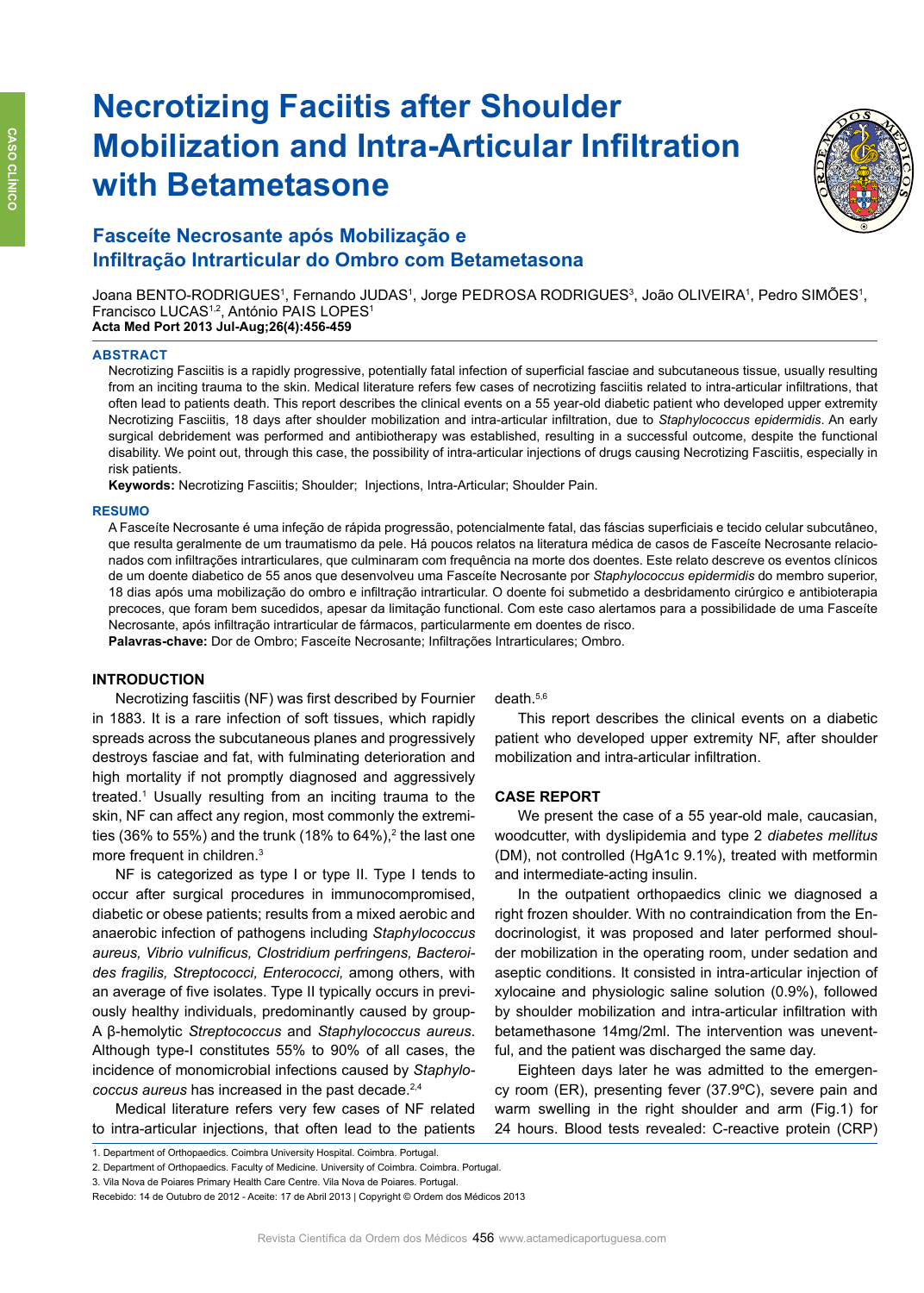

22.03; leucocytes 19800/μL; haemoglobin 11.2 g/dl; sodium 133 mmol/L, creatinine 0.78 mg/dl; glucose 421 mg/dl, mg/ dl. Computerized tomography (CT) showed swelling of the soft tissues of shoulder girdle and arm, especially muscular structures, outlining non-liquid low-density formations with multiple gas-density images within (Fig. 2).

NF was diagnosed and the patient received supportive treatment, intravenous imipenem/cilastatin 500/500 mg (8/8 hours) and underwent surgery, 8 hours after entering the ER. During surgery, a posterior approach of scapula (with rhomboids dissection) and an extended deltopectoral approach of the shoulder were performed, resulting in drainage of extensive collections of purulent content (Fig. 3), located between girdle, shoulder and arm muscle planes and subcutaneous fat; debridement of devitalized tissues and mechanical washing with physiologic saline solution and povidone-iodine were performed (Fig. 4). Samples were taken for culture and antibiogram and *Staphylococcus epidermidis* was identified.

There were no registered complications during the postoperative period and intravenous imipenem/cilastatin was



Figure 1 – Warm swelling in the right shoulder and arm. Figure 2 – CT of left shoulder with multiple images of gas density inside.

kept till patient discharge, 23 days later. After six months, in the outpatient orthopaedics clinic scheduled appointment, surgical scars presented slightly hypertrophic (Fig. 5), he reported slight shoulder pain and mild hand paresthesia; shoulder mobility was limited (abduction of 45º, external rotation of 20º, internal rotation of 20º).

# **DISCUSSION**

Necrotizing fasciitis is characterized by early severe pain disproportionate to cutaneous signs, evidence of systemic inflammation, rapid progression to local necrosis, crepitus, blistering, discharge, worsening sepsis and septic shock. The lack of specific clinical features and skin changes in the initial stage of the disease easily lead to underestimation or misdiagnosis, delaying treatment and worsening prognosis.7

NF infection can derive from skin lesions, organ or musculoskeletal infections, though in up to 15% of cases there is no evidence of any source of infection.<sup>8</sup>

According to Fanfarillo et al's 2011 review, intra-articular steroid injections are very rarely reported in the literature as



Figure 3 – Extensive collections of purulent content drained (posterior approach of scapula).



Figure 4 – Washing with physiologic saline solution and povidoneiodine.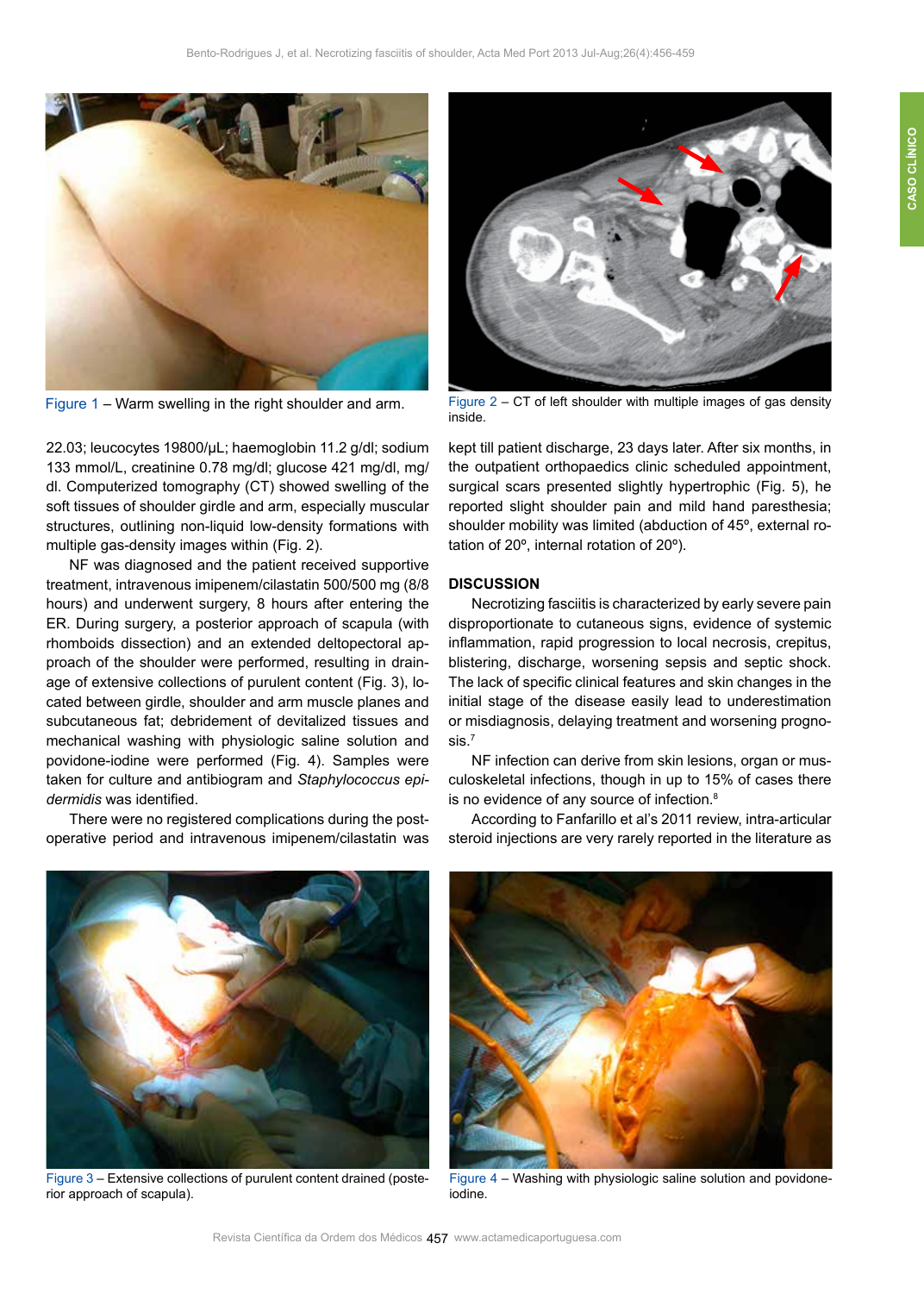

Figure 5 – Slightly hypertrophic surgical scars.

a cause of NF. The puncture itself and the possible interference of steroids with leucocyte function can cause soft tissue infection. DM may also be a predisposing condition because of associated microvasculature and immune system changes, that allow rapid progression of infection, and peripheral sensory neuropathy that increases susceptibility to trauma and delays presentation of patients to medical examination.<sup>9</sup>

Regarding diagnosis, CT and magnetic resonance imaging are useful, particularly if gas images are present (a specific sign of NF),<sup>10</sup> and to confirm deep tissue involvement and evaluate lesion spread.<sup>11</sup> Their interpretation is though challenging, as they lack specificity.<sup>11</sup>

LRINEC (Laboratory Risk Indicator for Necrotizing Fasciitis) Score may be also helpful in diagnosing NF. It is based on the following parameters: serum CRP  $\geq$  15.0 g/L (4 points); leucocytes 15000 to 25000/μl (2 points), hemoglobin 11.0 to 13.5 g/dl (1 point) or  $\leq$  11 g/dl (2 points), serum sodium < 135 mmol/L (2 points), serum creatinine > 1.6 mg/dl (2 points), serum glucose > 180 mg/dl (1 point). A score of 8 or higher is highly predictive (> 75%) of NF; 6 or higher is suspicious.<sup>12</sup> In the presented case the score was 10, a highly predictive result. Clinical suspicion is though of great value, considering LRINEC score may fail to detect NF.<sup>13</sup>

The gold standard for diagnosis is thus surgery. Prompt surgical debridement, intravenous antibiotics, fluid and electrolyte management, and analgesia are mainstays of therapy.<sup>14</sup>

The mortality rate of NF has decreased since the disease was first described, although it remains high, with reported rates from 16% to 40% in studies over the last decade.7 Significant associations with negative outcomes have been detected for a large number of factors, like extremes of age (> 60 and < 1), immunologic compromise and systemic diseases. The main factor recognized to influence prognosis negatively is late surgical debridement.<sup>15</sup>

# **CONCLUSION**

In conclusion, NF can follow intra-articular injections and should be considered, especially in immunocompromised, diabetic or obese patients. Diagnosis is based in high clinical suspicion. Aggressive surgical treatment along with appropriate antibiotherapy must be performed as soon as diagnosis is established, in order to save the patient's life.

# **CONFLICT OF INTERESTS**

None stated.

# **FUNDING SOURCES**

None stated.

### **REFERENCES**

- 1. Burge TS. Necrotizing fasciitis--the hazards of delay. J R Soc Med. 1995;88:342–3.
- 2. Wiler JL. Diagnosis: Necrotizing Fasciitis. EMN. 2011:11–13.
- 3. Fernandes C, Dâmaso C, Duarte R, Cardoso DS, Casella P. Necrotizing fasciitis post-acute appendicitis. Acta Med Port. 2011;24:S621–6.
- 4. Tsai YH, Wen-Wei HR, Huang KC, Huang TJ. Comparison of necrotizing fasciitis and sepsis caused by Vibrio vulnificus and Staphylococcus aureus. J Bone Joint Surg Am. 2011;93:274–84.
- 5. Unglaub F, Guehring T, Fuchs PC, Perez-Bouza A, Groger A, Pallua N. Nekrotisierende fasziitis nach injektionstherapie im schultergelenk Orthopade. 2005;34:250–2.
- 6. Hofmeister E, Engelhardt S. Necrotizing fasciitis as complication of injection into greater trochanteric bursa. Am J Orthop. 2001;30:426–7.
- 7. Bucca K, Spencer R, Orford N, Cattigan C, Athan E, McDonald A. Early diagnosis and treatment of necrotizing fasciitis can improve survival: an observational intensive care unit cohort study. ANZ J Surg. 2012.
- 8. Gonzalez MH, Kay T, Weinzweig N, Brown A, Pulvirenti J. Necrotizing fasciitis of the upper extremity. J Hand Surg Am. 1996;21:689–92.
- 9. Fanfarillo F, Pace F, Maida R, Pignata D, Cerqua G. Necrotizing fasciitis following intra-articular steroid injection: case report and review of the literature. Geriatr Gerontol Int. 2012;12:353–5.
- 10. Stevens DL. Chapter 10: Necrotizing fasciitis, gas gangrene, myositis and myonecrosis. In: Cohen J, Powderly WG, editors. Infectious Diseases. 2nd ed. Amsterdam: Elsevier; 2004. p.145–54.
- 11. Malghem J, Lecouvet FE, Omoumi P, Maldague BE, Vande Berg BC. Necrotizing fasciitis: Contribution and limitations of diagnostic imaging.